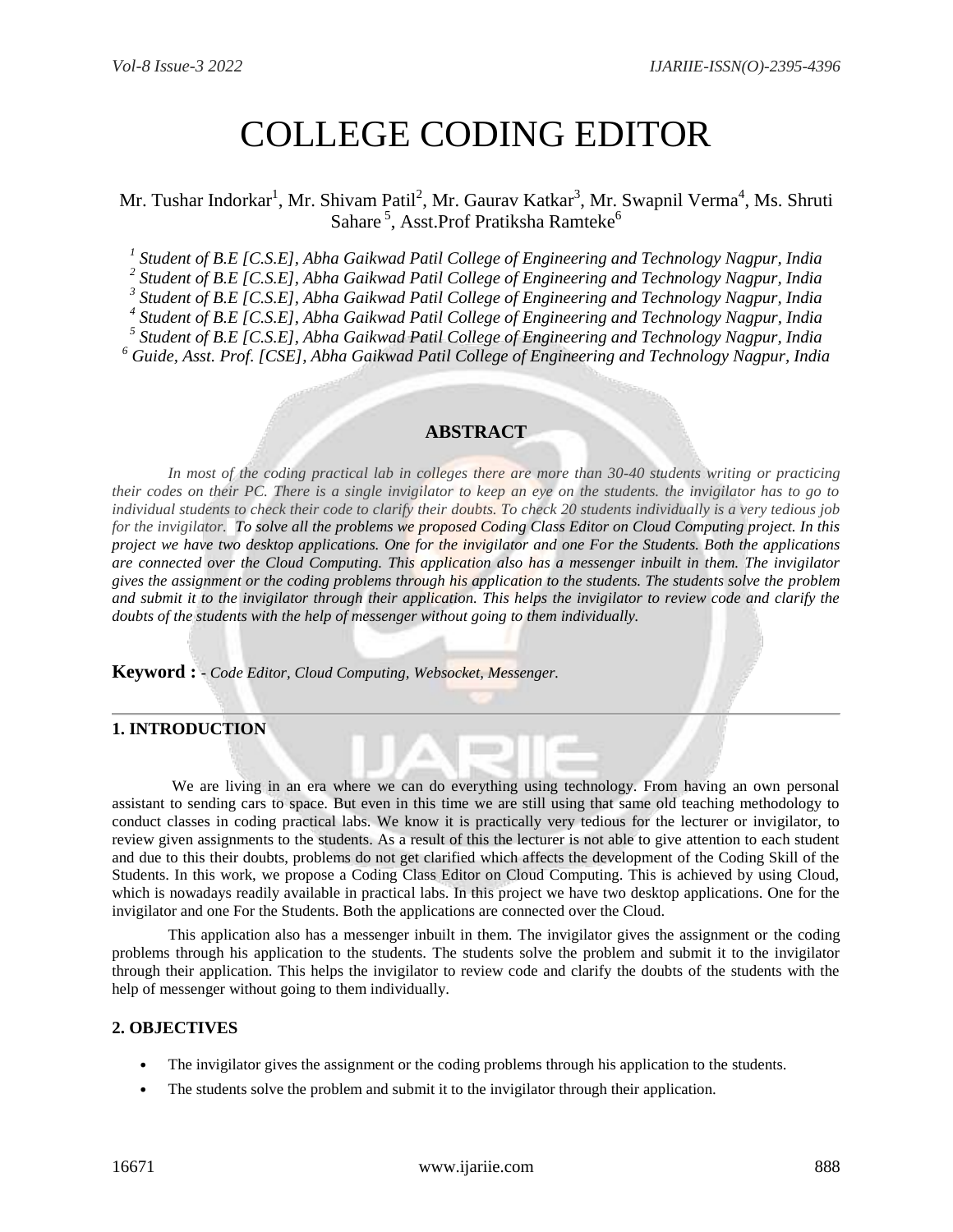- This helps the invigilator to review code and clarify the doubts of the students.
- With the help of messenger the invigilator and student can clarify their doubt about programs/problems.

#### **3. LITERATURE REVIEW**

There are already many applications available for coding editors for different languages which are usually based on cloud computing. Our literature review focuses on the research works on Cloud Computing, Real-time Code Editor Application for Collaborative Programming which were published in Elsevier.Springer, ACM Digital Library, IEEE Digital Library etc. We discussed a few related works on this in the following.

Aditya Kurniawan, Aditya Kurniawan , Christine Soesanto , Joe Erik Carla Wijaya purpose a real-time code editor application using web socket technology to help users collaborate while working on the project. Their application provides a feature where users can collaborate on a project in real-time. The authors use analysis methodology which involves conducting a study of the current code editor applications, distributing questionnaires and conducting literature study. CodeR is a web application that provides workspace to write, perform, display the results of the code through the terminal, and collaborate with other users in real-time. The application's main features are providing workspace to make, execute and build the source code, real-time collaboration, chat, and build the terminal. Their application supports C, C++, and Java programming languages.

Warangkhana Kimpan, Theerasak Meebunrot, Busaya Sricharoen proposed the Online Code Editor that was created for programmers or developers who want to write programs without any platform requirements or without any specific physical computers. It is based on a web application running on Private cloud computing. The features of the editor are performed on web programming languages, e.g. HTML, PHP, CSS, and JavaScript. The editor is able to isolate programming languages by highlighting syntax of programs. Users can create new projects and files, import and export files that they want on a server. Moreover, Save, Auto save, Delete, etc. are the additional functions of the editor. The text editor development, the open source software called "Ace" was used for some functions such as Undo, Redo, and Syntax highlight. The experimental results indicated that the proposed editor can be practically used on Private cloud computing. Moreover, the comparison of the features among the proposed editor running on Private cloud, Notepad++, and EditPlus which running on personal computers, was summarized.

There are lots of coding editors available on cloud computing. With the help of above research we proposed Coding Class Editor on Cloud Computing project. In this project we have two desktop applications. One for the invigilator and one For the Students. Both the applications are connected over the server cloud. This application also has a messenger inbuilt in them. The invigilator gives the assignment or the coding problems through his application to the students. The students solve the problem and submit it to the invigilator through their application. This helps the invigilator to review code and clarify the doubts of the students with the help of messenger without going to them individually.

#### **4. PROPOSED SYSTEM**

There is a single invigilator to keep an eye on the students during practical exams. The invigilator has to go to individual students to check their code to clarify their doubts. Moreover those students who complete their practical early have to wait for the exam to get over. The following are the features of the project.

- I. This application helps to create and see the result of the executed source code by terminal.
- II. Every student and teacher can chat globally through the global chat option.
- III. The teacher can see the code of all the students present in the class.
- IV. Teachers can also clear doubts of students through one to one or private chat applications.
- V. It will support C, C++, JAVA, PYTHON, etc programming languages.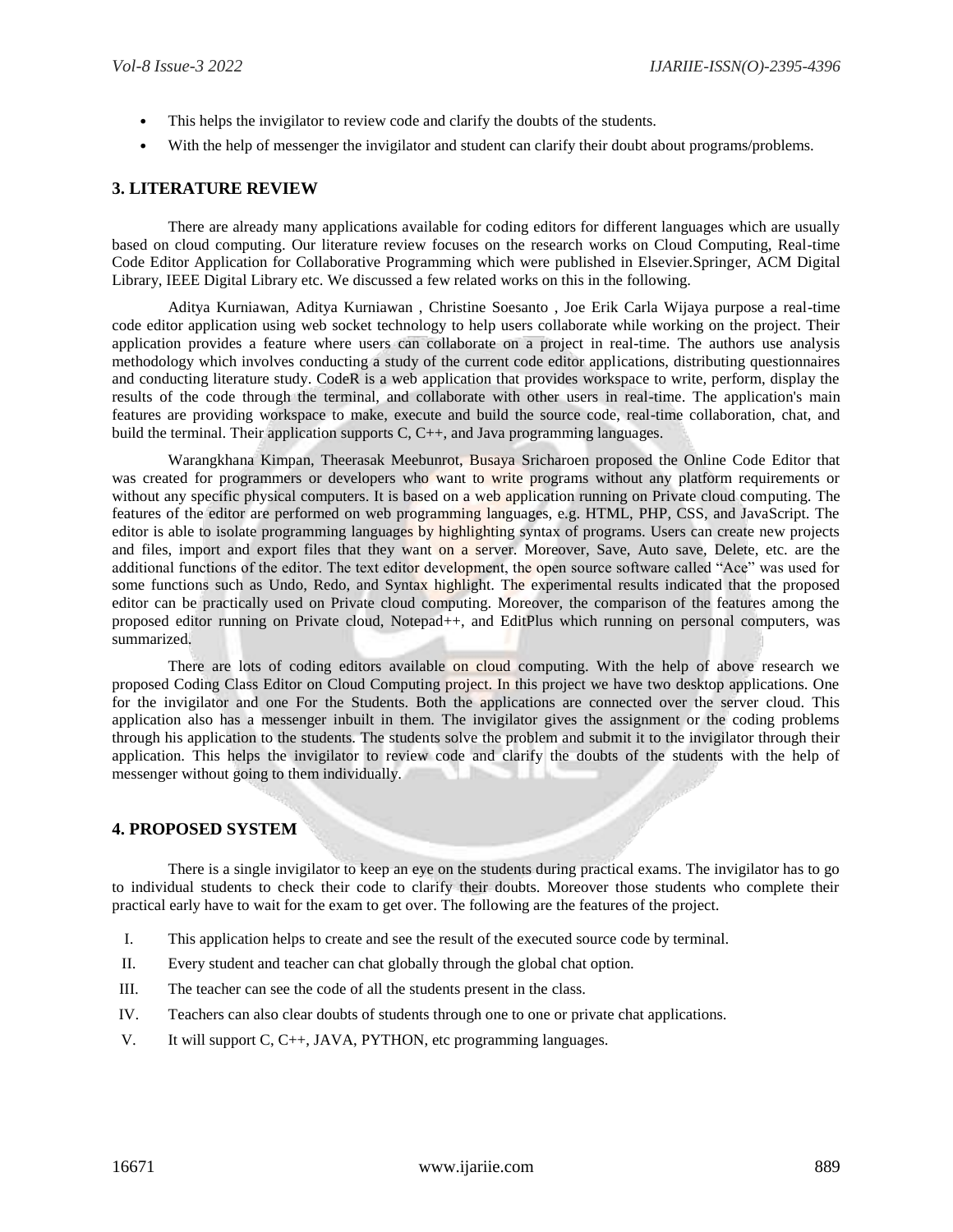#### Workflow Diagram

The Coding Class Editor is basically divided into two modules, first for the teacher and second for the student. Their working diagrams are as follows.



## **5. CONCLUSIONS**

The main features of the application is to provide workspace to create, execute and build the source code, real-time collaboration between teacher and all students, chat and build the terminal to execute code.

Helps the teacher view the code on their computer screen without having to go to each student's computer screen.

## **6. FUTURE SCOPE**

Currently we are developing the project for those who are not disabled. But in the future we will build Voice Recognition to convert speech into code. Which helps disabled people to write code.

## **7. REFERENCES**

[1] Warangkhana Kimpan, Theerasak Meebunrot, Busaya Sricharoen "Online code editor on Private cloud computing", IEEE Xplore,(2013).